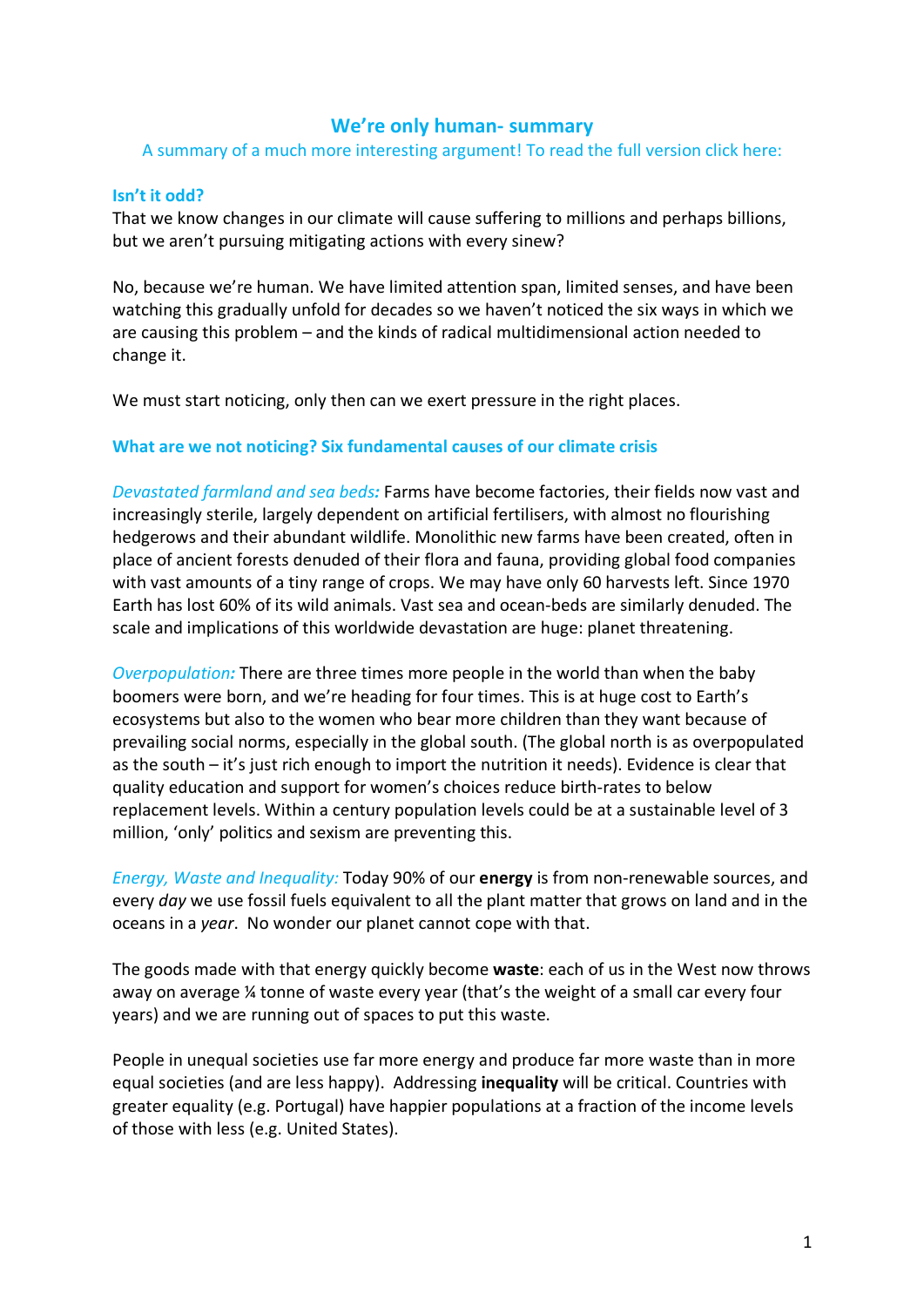*Unsustainable attacks on the amazing web of life*: Earth supports an amazing 'plenum' of life, a web of life so rich and diverse and intertwined and multitudinous we may never be able to fully perceive or understand its full complexity. It is that plenum ('a space of which every part is full of interacting matter') that supports us as a species. Large contiguous areas of wilderness are essential if the plenum is to thrive in its richness, complexity, and amazingness. It is hubris to presume that humans will ever fully comprehend it and be able to replace it. Wilderness is being destroyed by the massive physical infrastructure needed for global trade (roads, railways etc), and with it many species that have site-specific homes. Our desire for fast fashion and cheap consumer goods has shocking consequences.

'Nature now needs protection at enormous scale and huge urgency with local people acting as partners and not overlords'. Eileen Crist.

*Human hubris:* All too many of us truly and deeply believe our human competences and capacities mean we can run 'our' planet and that we have the right to do so. We can't and we don't. This is 'human supremacy' and it is as dangerous as it is deep seated.

Every day scientists and others add to our knowledge base but there is still a huge amount we simply do not (and perhaps can never) understand: there is a huge range of capacities and capabilities possessed by other species, many completely beyond our imagination. We evolved within that amazing plenum, we cannot and must not rely on our limited understanding and managing of it.

*Mistaking the nature and role of Economics:* Economics is not a science. It is a hotly contested social science containing radically different beliefs about the nature and role of money, of governments, of markets, of our planet, and of human nature. Any economic orthodoxy reflects the interests of the powerful: today's orthodoxy is a major factor in the damage being wrought on our planet, particularly its calls for constant 'growth'. The beneficiaries are Big Business and its financiers.

We can usefully note that Capitalism is not the only form of market economy, and remember that what matters to us is not the wellbeing of capital but of people and the plenum. And that our wellbeing owes a lot more to us nurturing our ability to be content with what we have than our ability to buy yet another T shirt.

## **Dangerous thinking traps**

Even when we are noticing these six vital issues and taking them into our thinking about the future there are thinking traps we can fall into. Here are a popular five!

*We confuse complicated problems with complex ones*. This has been described as the difference between a puzzle and a mess. A puzzle has a solution, finding it may be challenging but there is one. A mess doesn't. A mess is a system in which a number of puzzles interact with each other with unpredictable results. Instead of relying on logical searches for 'the solution' to a mess we must explore and experiment and find better and worse ways of approaching it. But in the last three decades (largely with the advent of computers) we've lost the art of handling messes, instead we've taught those computers how to use complicated but logical algorithms. We need to relearn how to 'muddle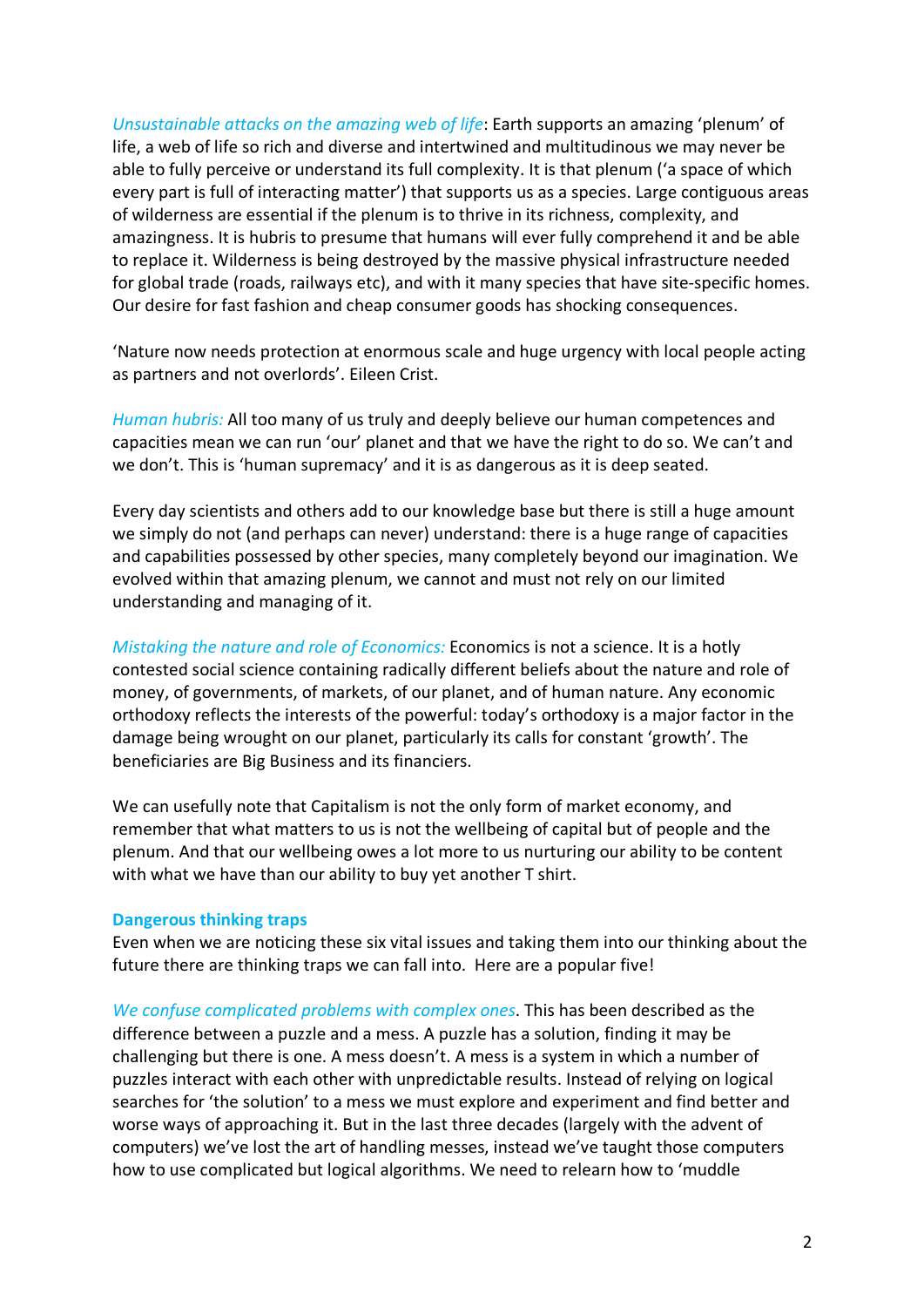elegantly' through a mess. (Russell Ackof coined the distinction between puzzles, problems and messes; Charles Lindblom the concept of muddling through elegantly).

*We think Governments, like households, can only do and buy things if they have the money to pay for them.* Governments with a credible currency of their own can spend as much money as they like on whatever projects will yield a return that is of genuine value to people's lives. (A healthy planetary climate is of the greatest value imaginable). The only beneficiaries of governments keeping their expenditure low are the very wealthy.

*We think putting a price (a tax) on something protects it.* It doesn't. It reduces its worth to that of everything else of a similar price. If something needs protecting it should instead be awarded legal protection, even 'personhood'.

*We believe cities are good for our climate-* but only some of them are. Those that form part of a vibrant interactive society/economy with local towns, villages and countryside can add value. Too many *extract* value from their hinterland instead. In our rush to revivify our countryside we must be very careful what kinds of city we create.

*We think there is only one set of behavioural ethics* – but there are two ('commercial' ethics and 'guardian' ethics, see Jane Jacobs) and it's vital not to let them get entangled with each other, forming a 'monstrous hybrid'. The two have become very much entangled over the last 30 years and this is dangerous. (You need much more explanation of this! See the paper itself).

## **Different mindsets about tackling climate change**

Here are three different mindsets we can come across among those seeking to address the problems our planet faces.

## *Market mindset*

The dynamism and discipline of markets offer the incentives we need if people are to put their energy and resources into finding solutions. If governments set targets and offer incentives, companies will compete to develop the most effective ways of decreasing problem emissions and biodiversity loss.

Economic growth will still be vital but we must find ways of dematerialising it, so it does not involve physical materials but still satisfies human needs: you want a holiday exploring wildlife on the Masai Mara – we'll give it to you using immersive 3D.

Yes, corporations right now are major sources of emissions, of waste, of desecration of biodiversity, but since 1980 their only goal has been maximising profits. Given clear 'green' goals they will use their amazing energy and technological know-how in these directions as well.

It is corporations that have transformed our world, lifted millions out of poverty, fed and clothed them. Now we only need to refocus (and perhaps police) them. In reality it's the only game in town, we need to treat their leaders as heroes and encourage them to live into that role.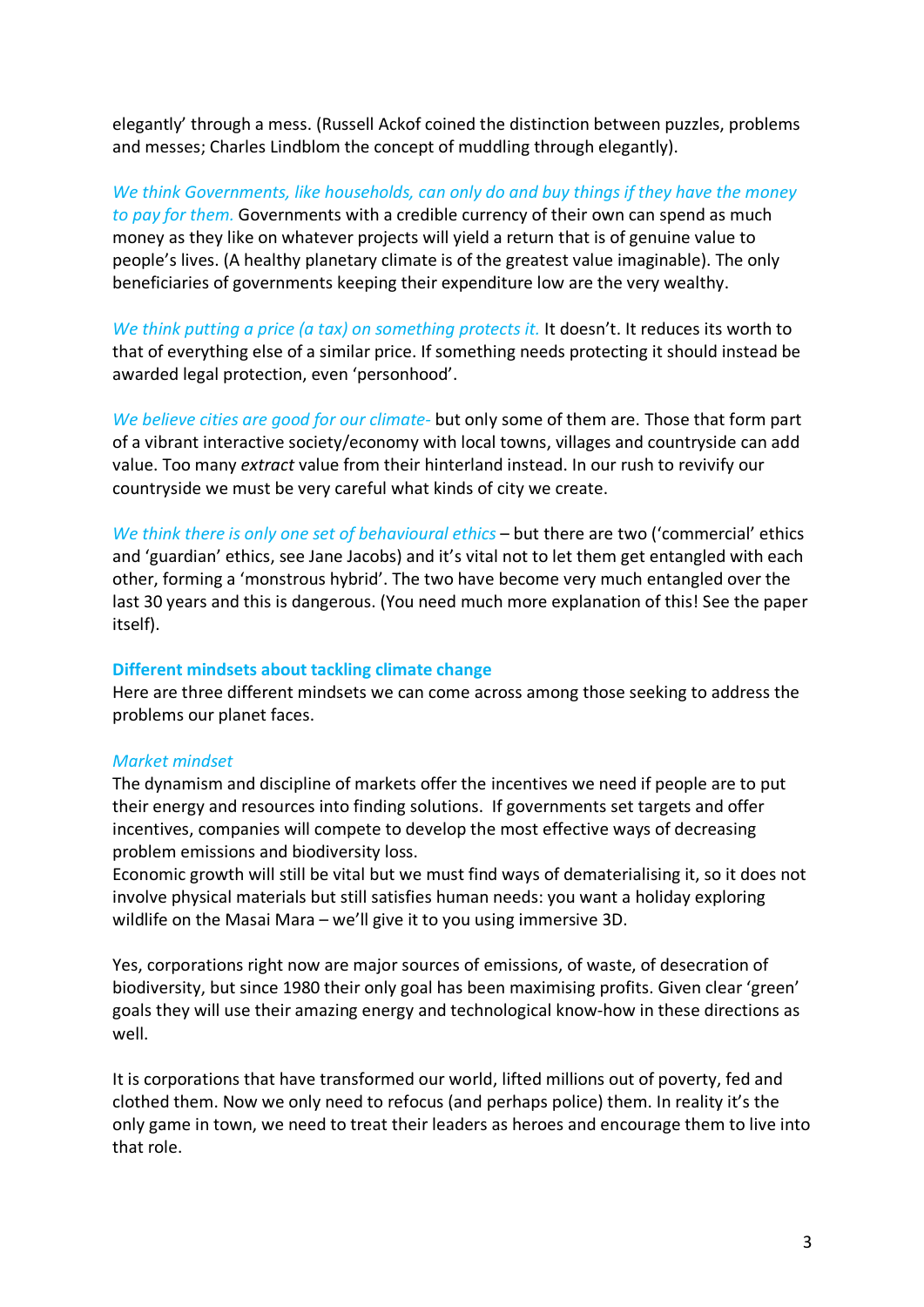#### *Society mindset*

Market economics has not so much met our needs as fueled them, it's given us a set of ever more selfish, urgent desires that offer no lasting satisfaction, and have proved lethal for the planet. We know what it is that leads to people feeling fulfilled and it isn't incessant consumerism, it is relationships, a balance between work and leisure, a sense of security and of fairness, of achievement. Only if governments play an active role can those be delivered: a role shaping the business environment, offering high quality universal services, caring about unemployment figures and the kinds of jobs on offer, and sharing a sense of responsibility for our wellbeing.

We must harness the energy and dynamism of markets but contain them within a framework led by governments which serve the wider interests of society. Effective solutions will need large long-term investments in the interests of the whole of society. This is beyond the capability of companies; it needs the standing and broad reach of governments.

#### *Planet mindset*

Yes companies and governments have parts to play but they focus primarily on the needs of only one of Earth's species: us. We need to have a healthy, living Planet, teeming with life of all sorts. How funny that we can even imagine a planet designed and run by us! Earth is way too complex for that, we understand only a fraction of its innumerable inhabitants and the contribution they make to our atmosphere. 2-300 years ago we had no conception of bacteria, of cells, of the periodic table, of Einstein's revelations. It's inconceivable that what we know now is all there is to know.

We need to tread with humility and care. Not with a Master Plan and a cascade of work programmes, not with a set of financial or other instrumental values in our heads, but inching forward on a number of different fronts observing as we go. We'll start to see things very differently: for example terms like Return on Investment will come to involve a wide consideration of how the *Earth* will benefit from an activity we are considering.

Exactly what this will look like we can't know, and this is scary. Yet if we understand that our knowledge is limited and that Earth is more amazing than we have the senses to be able to imagine, we will move, forward thoughtfully, with care and caution and great concern for all the occupants of our planet.

#### **So what? Where does this thinking get us?**

In our daily newsfeeds we will find proposals from people in each of these mindsets who are genuinely trying hard to address our climate crisis – how do we know which to support and which to be wary of?

We can ask ourselves which of the six fundamental causes they address: do they address some without harming the others, or do they cause further harm to some as they address others? The latter we must surely oppose (gracefully, convincingly, firmly). Are they falling into any of the thinking traps? And which mindset they are operating from (how can we respond without alienating or endorsing).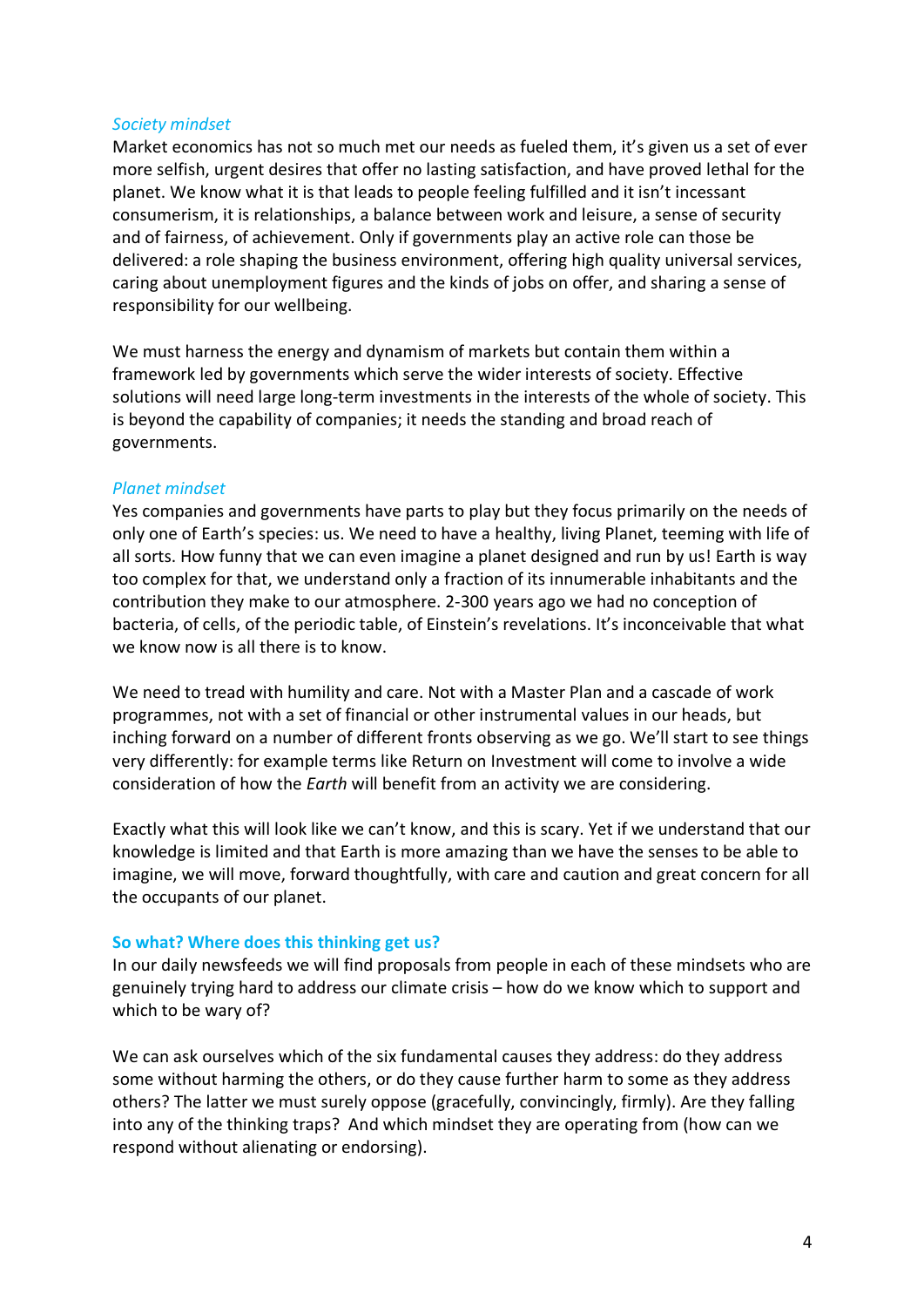Very often (not always) *proposals from the market mindset* focus only on reducing carbon emissions. Indeed, many of their big-tech solutions require human annexation of yet more land (causing yet more damage to nature's plenum). Yet leaders of these companies have the ear of government and intergovernmental decision makers so we must not alienate them but help them want to use their power, influence, energy and resources in healthy directions. Seeing them as villains will be counterproductive. Interesting them in the dangers of human supremacy and neoliberal economics will almost undoubtedly be a step too far. Interesting them in devastated landscapes, over-population, and even inequality will be easier, but it will be vital to engage them in concern for the plenum also. Framing our objectives like this gives us a greater chance of success.

*People in the society mindset* are more awake to all of the first four causes but are often still oblivious to the dangers of human supremacy and that of the economic system.

But people in the market and society mindsets understand each other even if they disagree. *People in the Planet mindset* are different – they have undergone what Thomas Kuhn called a paradigm shift, they can no longer see the other mindsets as at all possible. As they come to realise the hugeness of this shift they can feel grief, horror, despair, but also a liberation and a purposeful humility – and a strong desire to address all six fundamental causes.

# **What is the future we are aiming for?**

We don't know, we can't know. There are exciting enabling futures possible, and terrifying ones, and everything in between. We might just possibly be able to imagine:

- a shift from global to regional economies
- rewilding half of the planet
- being content without all the 'mod cons' of the Western lifestyle
- a 15-hour working week and radical changes to what we do with our time (in place of working and shopping)

But we will also be able to imagine an ever-growing global population suffering mass homelessness, starvation, attempted migration and boundary-protecting warfare

## **No, it's not realistic**

Of course it is not realistic to expect a complete change in the way national and international leaders see the world. It is not realistic to expect people to be able to imagine the kind of life that uses hugely less energy. It's just not any less realistic than maintaining the status quo which will assuredly lead to the displacement and deaths of millions and a completely unpredictable precarious life for our grandchildren.

There are no 'realistic' options. There are exciting enabling futures possible, and terrifying ones, and everything in between. And yet we have to move forward. Accepting that is both terrifying and **liberating**. It is what gives us permission and energy to think and act differently – and indeed requires that we do. It is up to us as much as anyone else to think freshly about what might work, what might help, what definitely won't…. and discuss these with others. We will need to accept that it is not necessary or possible to know what to do, that it is enough to know what not to do.